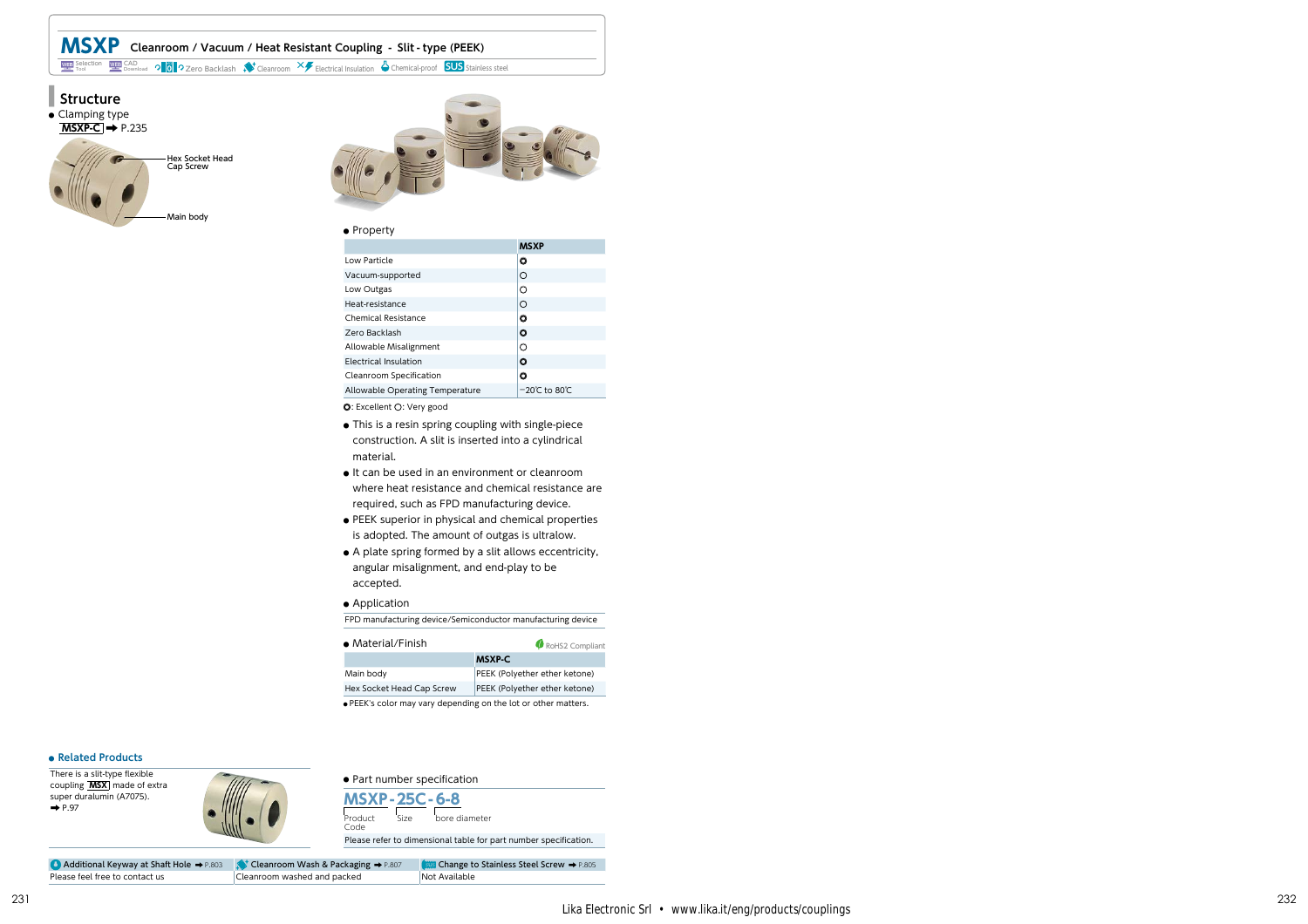# **MSXP Cleanroom / Vacuum / Heat Resistant Coupling - Slit - type (PEEK)**

Selection WEB CAD **DD** 2 Zero Backlash Cleanroom X Electrical Insulation Chemical-proof







| • Analysis of outgas |                 | Unit: (v/v ppm) |
|----------------------|-----------------|-----------------|
| Component            |                 | Content         |
|                      | Hydrogen        | 500 or less     |
| Inorganic gas        | Carbon monoxide | 500 or less     |
|                      | Carbon dioxide  | 500 or less     |
|                      | Methane         | 5 or less       |
|                      | Ethane          | 5 or less       |
|                      | Ethylene        | 5 or less       |
|                      | Propane         | 5 or less       |
| Organic gas          | Acetylene       | 5 or less       |
|                      | <i>i-butane</i> | 5 or less       |
|                      | n-butane        | 5 or less       |
|                      | Propylene       | 5 or less       |





**●** Measurement Methods

Inorganic gas - Gas chromatography (TCD) Organic gas - Gas chromatography (FID)

**●** Measurement Conditions



# **● PEEK's physical property ■ Technical Information**

| Property                                       | Test<br>Method   | unit                     | <b>PEEK</b> |
|------------------------------------------------|------------------|--------------------------|-------------|
| Tensile Strength                               | D638             | N/mm <sup>2</sup>        | 97          |
| Tensile elongation                             | D638             | %                        | 65          |
| <b>Bending Strength</b>                        | D790             | N/mm <sup>2</sup>        | 156         |
| Bending elastic modulus                        | D790             | GPa                      | 4.1         |
| Izod impact value (with notch)                 | D <sub>256</sub> | 1/m                      | 94          |
| Rockwell hardness                              | D785             | R / M Scale              | M99         |
| Deflection Temperature<br>Under Load (1.82MPa) | D648             | ρĈ                       | 152         |
| Combustibility                                 | <b>UL94</b>      |                          | $V-0$       |
| Dielectric Constant (10 <sup>6</sup> Hz)       | D <sub>150</sub> | $\overline{\phantom{0}}$ | 3.3         |
| Dielectric loss tangent (10 <sup>6</sup> Hz)   | D <sub>150</sub> |                          | 0.003       |
| Volume resistivity (x1014)                     | D <sub>257</sub> | $O \cdot m$              | 4.9         |
| Insulation Breakdown Strength                  | D149             | MV/m                     | 17          |
| Arc resistance                                 | D495             | sec                      | 23          |
| Specific gravity                               | D792             | $\qquad \qquad -$        | 1.30        |
| Water absorption<br>(in 23℃ water x 24 h)      | D570             | %                        | 0.500       |
| Content by percentage<br>of glass fiber        |                  | %                        | $\Omega$    |

## **● PEEK's chemical resistance**

| O<br>О<br>$\times$<br>O<br>×<br>× |
|-----------------------------------|
|                                   |
|                                   |
|                                   |
|                                   |
|                                   |
|                                   |
| O                                 |
| Δ                                 |
| O                                 |
| O                                 |
| Ō                                 |
| Ō                                 |
| O                                 |
| Ō                                 |
| $\circ$                           |
| Ō                                 |
| O                                 |
| $\circ$                           |
| $\circ$                           |
| Ō                                 |
| O                                 |
| $\circ$                           |
| O                                 |
| O                                 |
| O                                 |
| $\circ$                           |
| $\circ$                           |
| O                                 |
|                                   |

 $O:$  Available  $\triangle$ : Fair pending on condition

×: Not available

**●** This is test data with a specimen used at room temperature (23℃). The chemical resistance varies depending on the usage conditions. Be sure to perform a test under the same usage conditions as in actual usage in advance.

# **● Slip Torque**

Concerning the sizes shown in the table, please note that the shaft's slip torque is smaller than the rated torque of **MSXP-C** . Unit:N・m

|                 |                    |     |     | UNIL N'IN |  |  |
|-----------------|--------------------|-----|-----|-----------|--|--|
| Part            | Bore Diameter (mm) |     |     |           |  |  |
| <b>Number</b>   |                    |     | 10  | 14        |  |  |
| MSXP-25C        | 0.5                | 0.6 |     |           |  |  |
| <b>MSXP-30C</b> |                    | 0.8 |     |           |  |  |
| MSXP-36C        |                    |     | 0.7 | 1.2       |  |  |

**●** These are test values based on the condition of shaft's dimensional allowance: h7, hardness: from 34 - 40 HRC, and screw tightening torque of the values described in **MSXP-C** dimensional table.